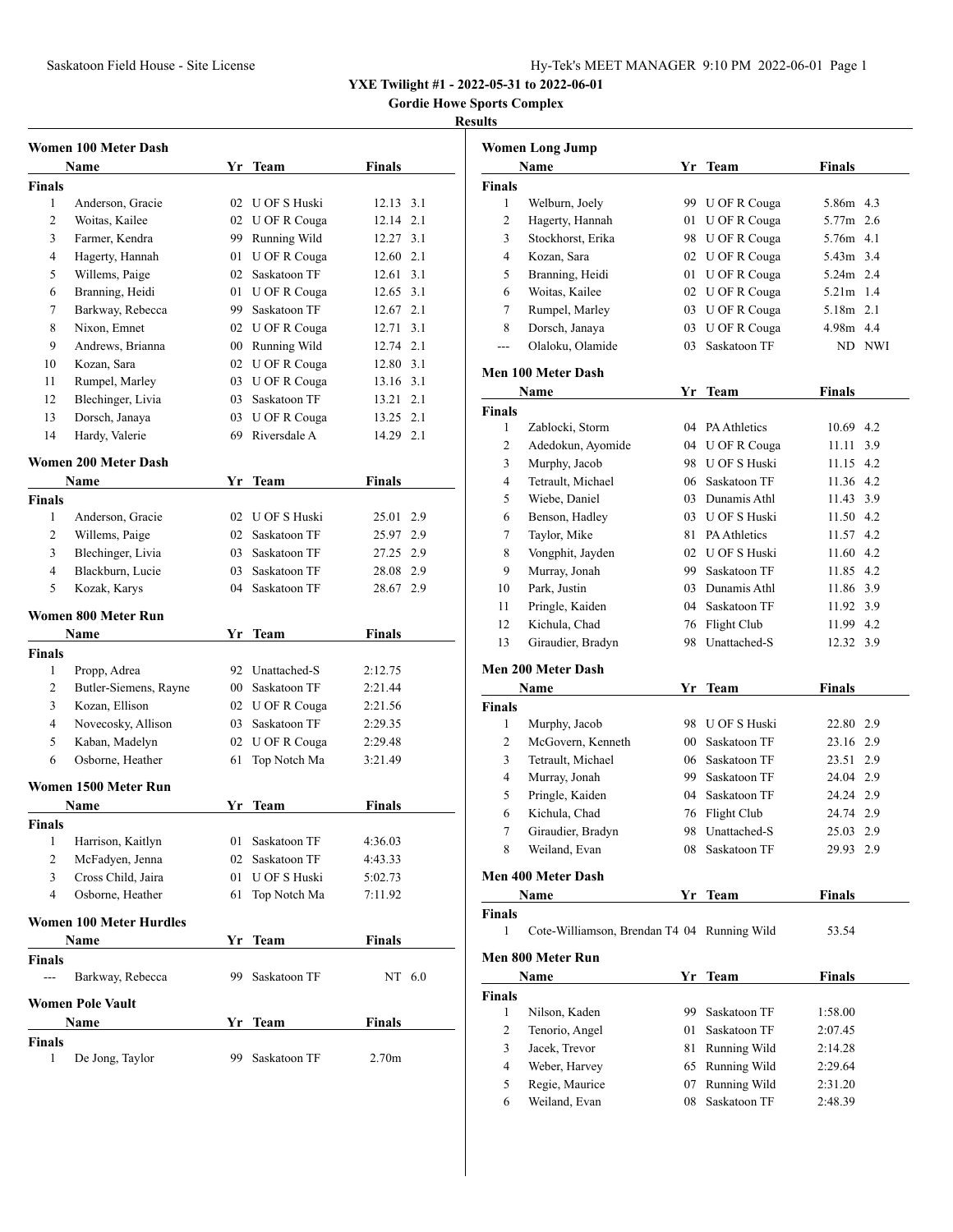**YXE Twilight #1 - 2022-05-31 to 2022-06-01**

**Gordie Howe Sports Complex**

### **Results**

|               | Men 1500 Meter Run           |     |                 |                    |  |
|---------------|------------------------------|-----|-----------------|--------------------|--|
|               | Name                         |     | Yr Team         | Finals             |  |
| Finals        |                              |     |                 |                    |  |
| 1             | Webster, Alexander           | 03  | Saskatoon TF    | 4:05.93            |  |
| 2             | Antaya, Anthony              |     | 00 Saskatoon TF | 4:07.73            |  |
| 3             | Nisbet, Matthew              |     | 03 Saskatoon TF | 4:51.58            |  |
|               | Men 110 Meter Hurdles        |     |                 |                    |  |
|               | Name                         |     | Yr Team         | Finals             |  |
| Finals        |                              |     |                 |                    |  |
| 1             | Klassen, Elliott             |     | 98 U OF S Huski | 15.48 3.7          |  |
|               | <b>Men 400 Meter Hurdles</b> |     |                 |                    |  |
|               | Name                         |     | Yr Team         | Finals             |  |
| <b>Finals</b> |                              |     |                 |                    |  |
| 1             | Klassen, Elliott             |     | 98 U OF S Huski | 58.76              |  |
| 2             | Tenorio, Angel               | 01  | Saskatoon TF    | 1:00.59            |  |
|               | <b>Men Pole Vault</b>        |     |                 |                    |  |
|               | Name                         |     | Yr Team         | Finals             |  |
| <b>Finals</b> |                              |     |                 |                    |  |
| 1             | Websdale, Josh               |     | 98 Unattached-S | 4.32m              |  |
| 1             | McKerracher, Scott           |     | 98 Saskatoon TF | 4.32m              |  |
| 3             | Murray, Jonah                |     | 99 Saskatoon TF | 3.77m              |  |
| ---           | Lockerbie, Sean              |     | 99 Saskatoon TF | NH                 |  |
|               | <b>Men Long Jump</b>         |     |                 |                    |  |
|               | Name                         |     | Yr Team         | Finals             |  |
| Finals        |                              |     |                 |                    |  |
| 1             | Sundberg, Drew               | 02  | Saskatoon TF    | $6.15m$ 4.0        |  |
| 2             | Tetrault, Michael            |     | 06 Saskatoon TF | $6.01m$ 2.4        |  |
| 3             | Kohle, Landon                |     | Saskatoon TF    | 5.87m 1.9          |  |
| 4             | Wiebe, Jayden                | 91. | Saskatoon TF    | 5.84m 4.6          |  |
| 5             | Gursky, Dominic              |     | 99 U OF S Huski | 5.80m 2.9          |  |
| 6             | Osaseri, Emmanuel            |     | 01 University o | 5.27m 4.7          |  |
| Men Shot Put  |                              |     |                 |                    |  |
|               | Name                         | Yr  | Team            | Finals             |  |
| Finals        |                              |     |                 |                    |  |
| 1             | Petinrin, Adeyinka Solomon   |     | 03 U OF S Huski | 13.57m             |  |
| 2             | Lavoie, Parker               | 02  | Running Wild    | 11.84m             |  |
|               | <b>Men Discus Throw</b>      |     |                 |                    |  |
|               | Name                         |     | Yr Team         | Finals             |  |
| Finals        |                              |     |                 |                    |  |
| 1             | Salamon, Erik                | 99  | Running Wild    | 40.01 <sub>m</sub> |  |
| 2             | Lavoie, Parker               | 02  | Running Wild    | 31.54m             |  |
|               | <b>Men Hammer Throw</b>      |     |                 |                    |  |
|               | Name                         | Yr  |                 | <b>Finals</b>      |  |
|               |                              |     | Team            |                    |  |
| Finals<br>1   | Lavoie, Parker               | 02  | Running Wild    | 39.68m             |  |
|               |                              |     |                 |                    |  |

|                         | Decathlon: #1 Men 100 Meter Dash Decathlon    |                 |                 |                   |     |
|-------------------------|-----------------------------------------------|-----------------|-----------------|-------------------|-----|
|                         | Name                                          |                 | Yr Team         | Finals            |     |
| Finals                  |                                               |                 |                 |                   |     |
| $\mathbf{1}$            | Neufeld, Jake                                 |                 | 00 Saskatoon TF | 11.34             | 786 |
| 2                       | Ritchie, Brendan                              |                 | 98 Saskatoon TF | 11.57             | 738 |
| ---                     | Wesolowski, Jack                              |                 | 02 U OF S Huski | DQ                | 0.1 |
|                         | Decathlon: #5 Men 400 Meter Dash Decathlon    |                 |                 |                   |     |
|                         | Name                                          |                 | Yr Team         | Finals            |     |
| Finals                  |                                               |                 |                 |                   |     |
| 1                       | Neufeld, Jake                                 |                 | 00 Saskatoon TF | 53.24             | 671 |
| $\overline{c}$          | Ritchie, Brendan                              |                 | 98 Saskatoon TF | 55.58             | 576 |
| ---                     | Wesolowski, Jack                              |                 | 02 U OF S Huski | DQ                |     |
|                         | Decathlon: #10 Men 1500 Meter Run Decathlon   |                 |                 |                   |     |
|                         | Name                                          |                 | Yr Team         | Finals            |     |
| Finals                  |                                               |                 |                 |                   |     |
| $\mathbf{1}$            | Neufeld, Jake                                 |                 | 00 Saskatoon TF | 5:02.68           | 544 |
| 2                       | Ritchie, Brendan                              | 98              | Saskatoon TF    | 5:40.98           | 347 |
| ---                     | Wesolowski, Jack                              |                 | 02 U OF S Huski | DQ                |     |
|                         |                                               |                 |                 |                   |     |
|                         | Decathlon: #6 Men 110 Meter Hurdles Decathlon |                 |                 |                   |     |
|                         | Name                                          |                 | Yr Team         | <b>Finals</b>     |     |
| Finals                  |                                               |                 |                 |                   |     |
| 1                       | Neufeld, Jake                                 |                 | 00 Saskatoon TF | 15.83             | 752 |
| $\overline{c}$          | Ritchie, Brendan                              |                 | 98 Saskatoon TF | 16.53             | 674 |
| ---                     | Wesolowski, Jack                              |                 | 02 U OF S Huski | DQ                | 3.7 |
|                         | Decathlon: #4 Men High Jump Decathlon         |                 |                 |                   |     |
|                         | Name                                          |                 | Yr Team         | Finals            |     |
| Finals                  |                                               |                 |                 |                   |     |
| $\mathbf{1}$            | Neufeld, Jake                                 |                 | 00 Saskatoon TF | 1.85m             | 670 |
| $\overline{2}$          | Ritchie, Brendan                              |                 | 98 Saskatoon TF | 1.70 <sub>m</sub> | 544 |
| ---                     | Wesolowski, Jack                              |                 | 02 U OF S Huski | DQ                |     |
|                         | <b>Decathlon: #8 Men Pole Vault Decathlon</b> |                 |                 |                   |     |
|                         | Name                                          |                 | Yr Team         | Finals            |     |
| Finals                  |                                               |                 |                 |                   |     |
| 1                       | Neufeld, Jake                                 |                 | 00 Saskatoon TF | 3.80m             | 562 |
| 2                       | Ritchie, Brendan                              |                 | 98 Saskatoon TF | 3.40m             | 457 |
|                         | Wesolowski, Jack                              |                 | 02 U OF S Huski | DQ                |     |
|                         |                                               |                 |                 |                   |     |
|                         |                                               |                 |                 |                   |     |
|                         | Decathlon: #2 Men Long Jump Decathlon         |                 |                 |                   |     |
|                         | Name                                          | Yr              | <b>Team</b>     | <b>Finals</b>     |     |
|                         |                                               |                 |                 |                   |     |
| $\mathbf{1}$            | Neufeld, Jake                                 |                 | 00 Saskatoon TF | 6.00 <sub>m</sub> | 587 |
| 2                       | Ritchie, Brendan                              |                 | 98 Saskatoon TF | 5.83m             | 550 |
| ---                     | Wesolowski, Jack                              |                 | 02 U OF S Huski | DO.               | NWI |
|                         | Decathlon: #3 Men Shot Put Decathlon          |                 |                 |                   |     |
|                         | Name                                          |                 | Yr Team         | Finals            |     |
| <b>Finals</b><br>Finals |                                               |                 |                 |                   |     |
| 1                       | Neufeld, Jake                                 | 00 <sup>1</sup> | Saskatoon TF    | 11.15m            | 555 |
| 2                       | Ritchie, Brendan                              | 98              | Saskatoon TF    | 10.88m            | 539 |